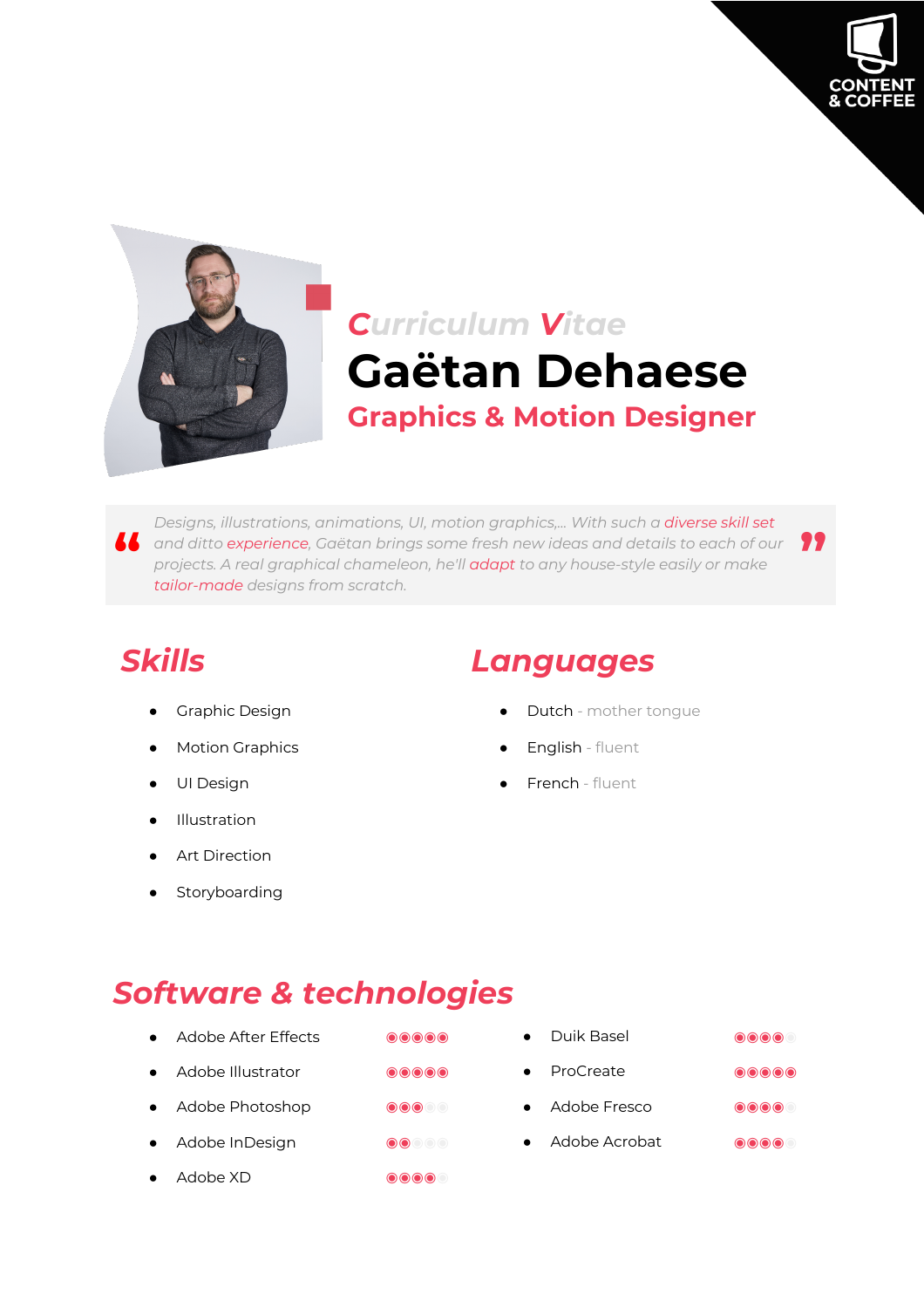

### *Education, training & certificates*

| 2000 - 2005 | <b>Audiovisual Arts Master - animated movies</b><br>KASK - Koninklijke Academie voor Schone Kunsten - Gent |
|-------------|------------------------------------------------------------------------------------------------------------|
| $ - 2000$   | <b>Graphic Design &amp; Illustration</b>                                                                   |

*GITO - Gemeentelijk Instituut voor Technisch Onderwijs*

### *Experience*

| $2019 - $   | <b>Graphic &amp; Motion Designer</b><br>Content & Coffee<br>Graphic & motion design, web design, UI design                                                                                                                                   |
|-------------|----------------------------------------------------------------------------------------------------------------------------------------------------------------------------------------------------------------------------------------------|
| 2013 - 2019 | <b>Senior Motion Designer &amp; Team Leader Motion</b><br>Boost Graphics<br>Graphic design & motion design, storyboarding, illustration, video<br>editing, art direction, creative & motivational coaching, project<br>manager, team leader. |
| 2013 - 2014 | <b>Office work &amp; Graphic Design</b><br>Bermabru                                                                                                                                                                                          |
| 2010 - 2013 | <b>Multimedia Team &amp; Graphic Designer</b><br>Katho Tielt<br>Graphic Design & Motion Design, illustration, ITC support,<br>photography, Video & Editing                                                                                   |
| 2008 - 2010 | <b>Trainee Store Manager</b><br>Dreamland                                                                                                                                                                                                    |
| 2005 - 2008 | Interim based period<br>Different employers - divers small graphic jobs                                                                                                                                                                      |

## *Project Selection & Mentions*

*Webdesign & UI*

#### **Content & Coffee 2.0**

*Graphic design, UI, prototyping, & final design (+ follow up with developers) for desktop & mobile.*

#### **Lichtwerk**

*Graphic design, UI, prototyping, & final design (+ follow up with developers) for desktop & mobile.*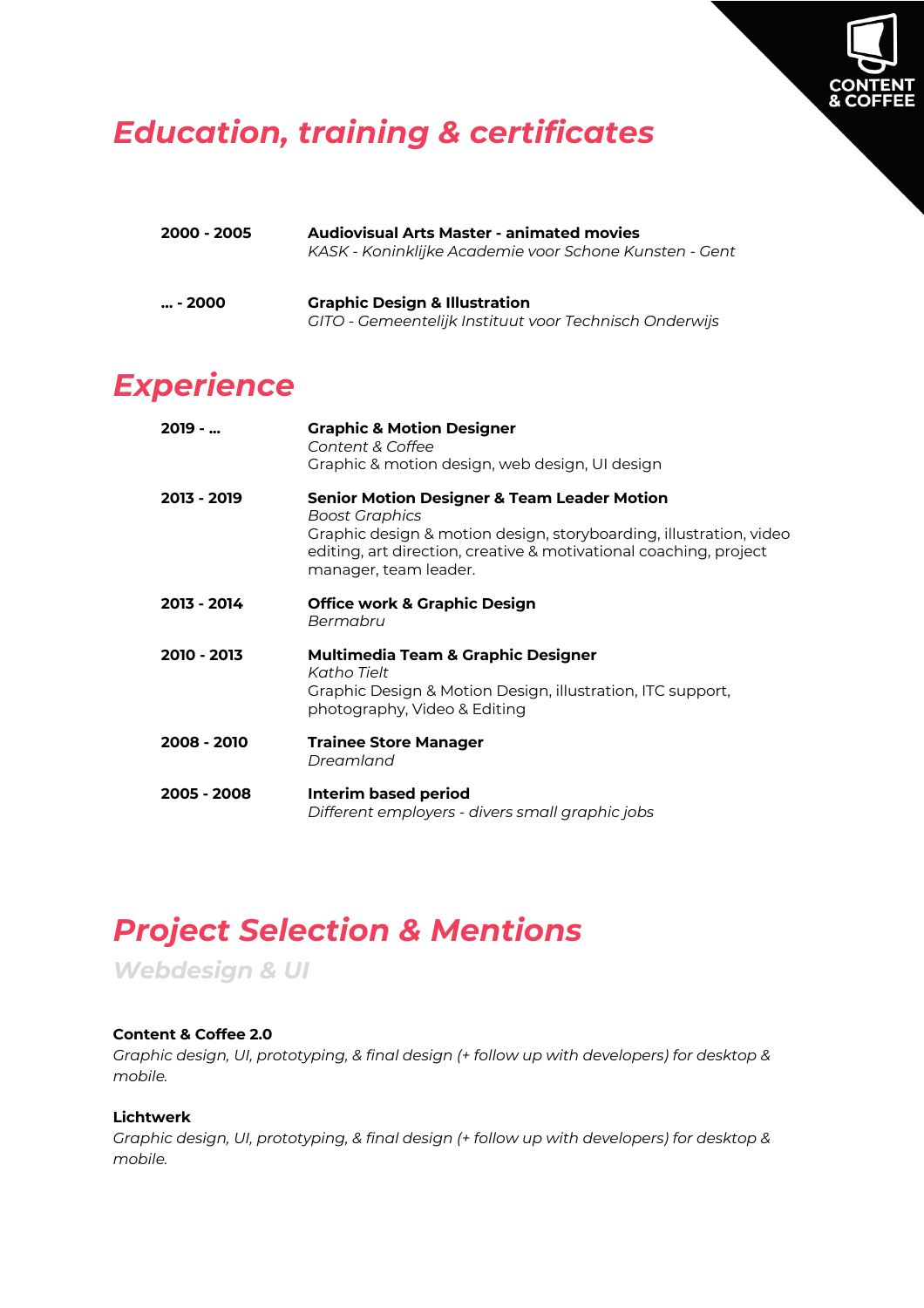

#### **2030 IS NOW V1 & V2**

*Graphic design, UI, prototyping, & final design (+ follow up with developers) for desktop & mobile.*

#### **ESTHER GHEYSSENS**

*Graphic design, logo design, UI, prototyping, & final design (+ follow up with developers) for desktop & mobile.*

#### **ZOOMIT**

*Graphic design, UI, prototyping, visuals, animated iconography & final design (+ follow up with developers) for desktop & mobile.*

#### **MOTIONMAKERS**

*Graphic design, UI, prototyping, & final design (+ follow up with developers) for desktop & mobile.*

#### **EUROLINX**

*Graphic design, UI, prototyping, & final design (+ follow up with developers) for desktop & mobile.*

### *Motion & Graphic Design*

Working together with Stormbrein, Videohouse, Boost Graphics & Motionmakers gives me the opportunity to work with a variety of clients in different working fields and sectors. The work for these clients is varied and includes: motion design, animation, visual & art direction, editing, style-framing, and much, much more.

Some of these clients: Infrabel, the Belgian Army, Telenet, VTM, VRT, Sporza, Deloitte, Pwc, Pidpa, Red Cross, Play & Play More, UCI, Flair, Libelle, Argenta, VDAB, ...

Some personal highlights:

#### **The C&C love letter project.**

We wanted to thank our clients for their trust and support in the past years and decided to do it through animation. Watch the movie and read more about the project here: https://contentcoffee.com/the-cc-loveletter-project/

#### **"How does Social Seeder work" explainer.**

Social Seeder combines a strategic approach to employee advocacy with a communication platform to build connections, increase sharing and foster engagement. To better explain how they work, they wanted us to create a 2D explainer video on the subject. Watch the movie and read more about the project here:

https://contentcoffee.com/explainer-video-how-does-social-seeder-work/

#### **Internal communications explainers for Red Cross, Politie Antwerpen, Landmacht België.**

Series of explainer video's in 2D animation, unfortunately not accessible online since these are made for internal communication only.

#### **Profvoetballer van het jaar**

Complete visual style: bumpers, on screen graphics, video walls venue.